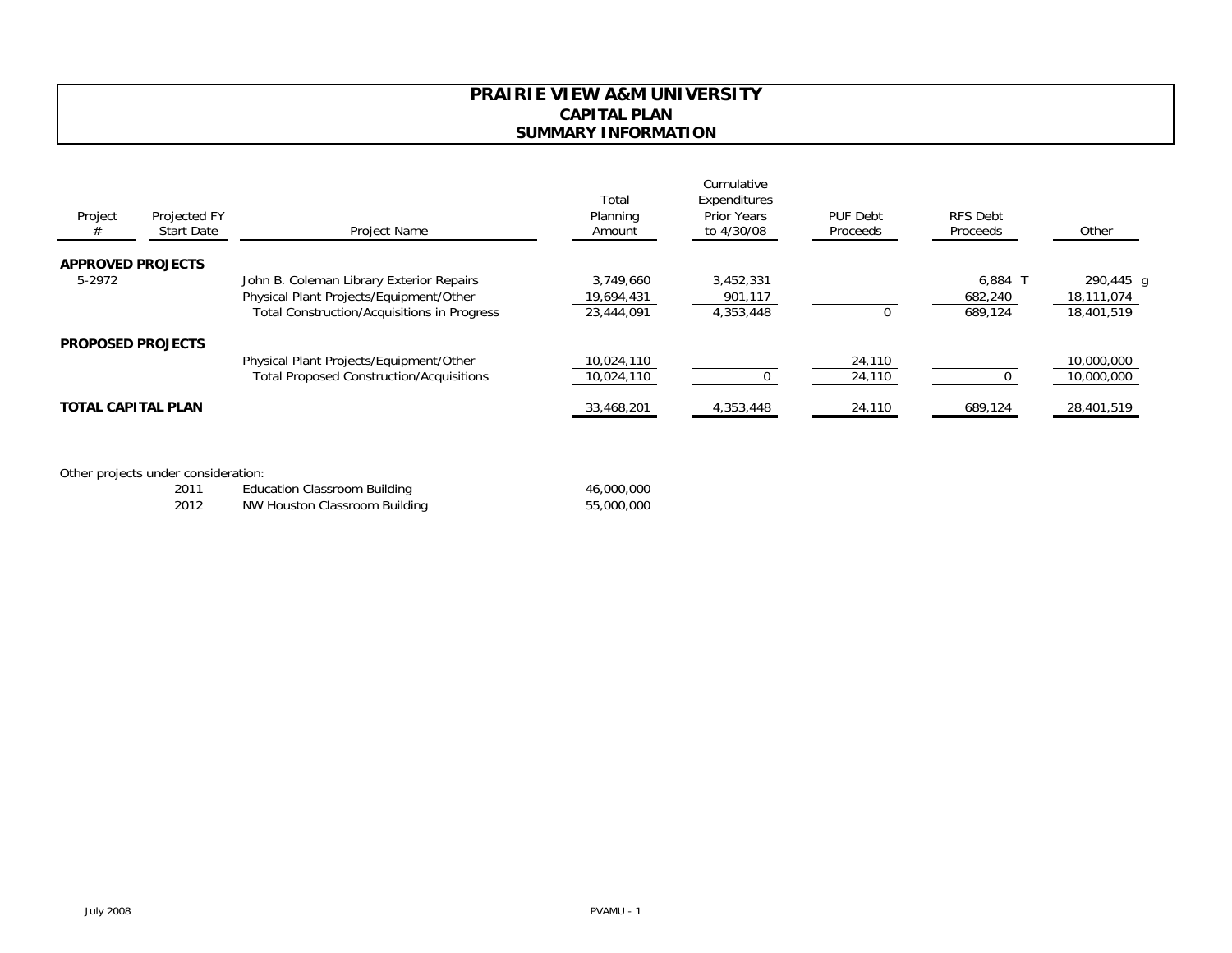## **PRAIRIE VIEW A&M UNIVERSITY CAPITAL PLAN**

| Fiscal Year 2009         |                                                                                                                                           |                             |                                                         |                      |                                 |                                       |  |
|--------------------------|-------------------------------------------------------------------------------------------------------------------------------------------|-----------------------------|---------------------------------------------------------|----------------------|---------------------------------|---------------------------------------|--|
| Project<br>#             | <b>Project Name</b>                                                                                                                       | Total<br>Planning<br>Amount | Cumulative<br>Expenditures<br>Prior Years<br>to 4/30/08 | PUF Debt<br>Proceeds | <b>RFS Debt</b><br>Proceeds     | Other                                 |  |
| <b>APPROVED PROJECTS</b> |                                                                                                                                           |                             |                                                         |                      |                                 |                                       |  |
| 5-2972                   | John B. Coleman Library Exterior Repairs<br>Physical Plant Projects/Equipment/Other<br><b>Total Construction/Acquisitions in Progress</b> | 3,749,660<br>19,694,431     | 3,452,331<br>901,117<br>4,353,448                       | O                    | $6,884$ T<br>682,240<br>689,124 | 290,445 q<br>18,111,074<br>18,401,519 |  |
|                          | <b>PROPOSED PROJECTS</b>                                                                                                                  |                             |                                                         |                      |                                 |                                       |  |
|                          | Physical Plant Projects/Equipment/Other<br><b>Total Proposed Construction/Acquisitions</b>                                                | 2,024,110                   |                                                         | 24,110<br>24,110     | 0                               | 2,000,000<br>2,000,000                |  |
| TOTAL CAPITAL PLAN       |                                                                                                                                           | 4,353,448                   | 24,110                                                  | 689,124              | 20,401,519                      |                                       |  |

| Fiscal Year 2010 |  |
|------------------|--|
|                  |  |

| Project                   | Project Name                                                                               | Total<br>Planning<br>Amount | PUF Debt<br>Proceeds | <b>RFS Debt</b><br>Proceeds | Other                  |
|---------------------------|--------------------------------------------------------------------------------------------|-----------------------------|----------------------|-----------------------------|------------------------|
| <b>PROPOSED PROJECTS</b>  | Physical Plant Projects/Equipment/Other<br><b>Total Proposed Construction/Acquisitions</b> | 2,000,000                   |                      |                             | 2,000,000<br>2,000,000 |
| <b>TOTAL CAPITAL PLAN</b> |                                                                                            |                             |                      |                             | 2,000,000              |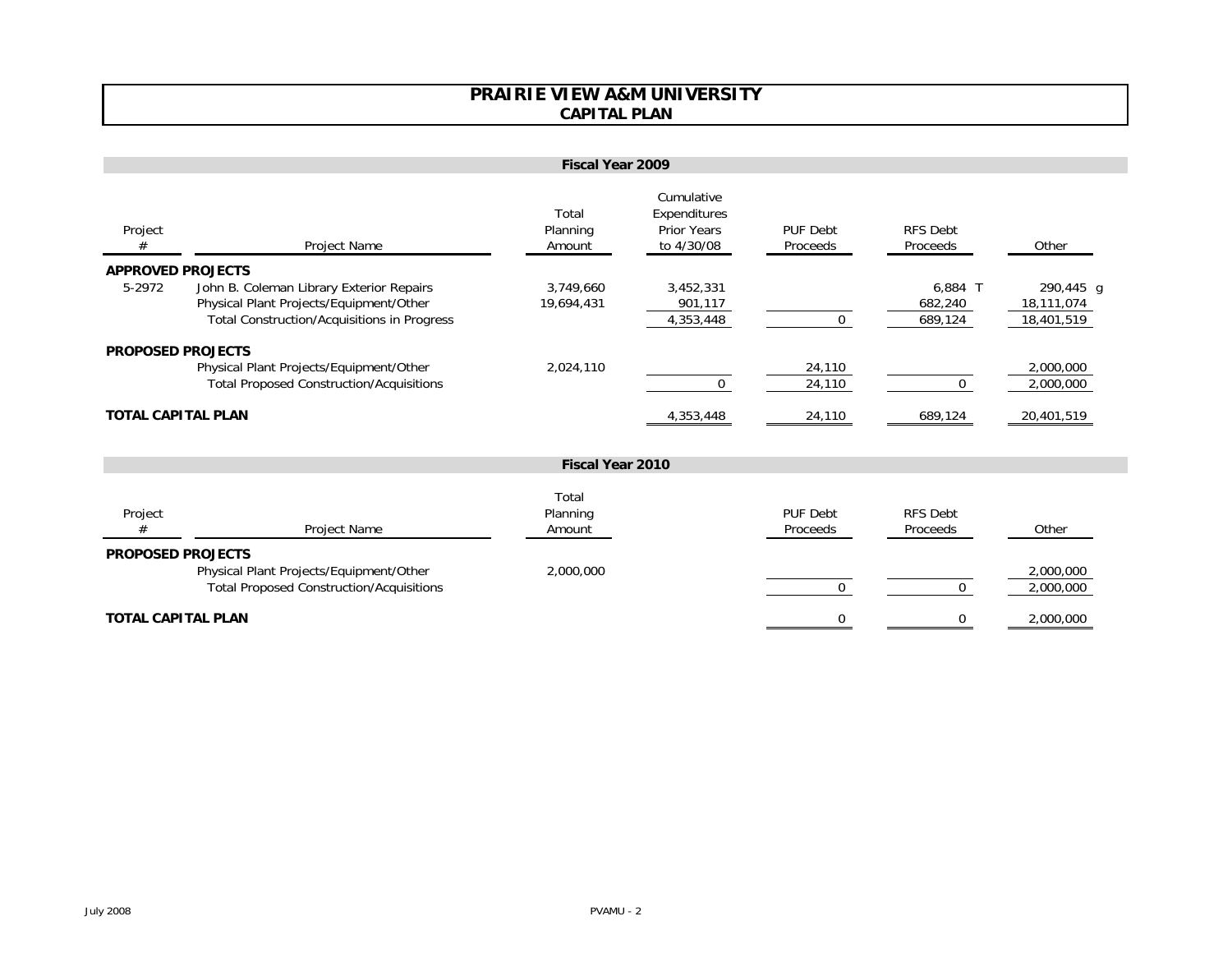| <b>PRAIRIE VIEW A&amp;M UNIVERSITY</b><br><b>CAPITAL PLAN</b>                                                          |                             |                      |                             |                        |  |  |
|------------------------------------------------------------------------------------------------------------------------|-----------------------------|----------------------|-----------------------------|------------------------|--|--|
|                                                                                                                        |                             |                      |                             |                        |  |  |
|                                                                                                                        | Fiscal Year 2011            |                      |                             |                        |  |  |
|                                                                                                                        | Total<br>Planning<br>Amount | PUF Debt<br>Proceeds | <b>RFS Debt</b><br>Proceeds | Other                  |  |  |
| <b>PROPOSED PROJECTS</b><br>Physical Plant Projects/Equipment/Other<br><b>Total Proposed Construction/Acquisitions</b> | 2,000,000                   | $\mathbf 0$          | 0                           | 2,000,000<br>2,000,000 |  |  |
| <b>TOTAL CAPITAL PLAN</b>                                                                                              |                             | 0                    | 0                           | 2,000,000              |  |  |
|                                                                                                                        | Fiscal Year 2012            |                      |                             |                        |  |  |
| <b>PROPOSED PROJECTS</b>                                                                                               | Total<br>Planning<br>Amount | PUF Debt<br>Proceeds | RFS Debt<br>Proceeds        | Other                  |  |  |
| Physical Plant Projects/Equipment/Other<br><b>Total Proposed Construction/Acquisitions</b>                             | 2,000,000                   | $\overline{0}$       | $\mathbf 0$                 | 2,000,000<br>2,000,000 |  |  |
| <b>TOTAL CAPITAL PLAN</b>                                                                                              |                             | $\Omega$             | $\mathbf 0$                 | 2,000,000              |  |  |
|                                                                                                                        | Fiscal Year 2013            |                      |                             |                        |  |  |
|                                                                                                                        | Total<br>Planning<br>Amount | PUF Debt<br>Proceeds | <b>RFS Debt</b><br>Proceeds | Other                  |  |  |
| <b>PROPOSED PROJECTS</b><br>Physical Plant Projects/Equipment/Other<br><b>Total Proposed Construction/Acquisitions</b> | 2,000,000                   | $\overline{0}$       | $\overline{0}$              | 2,000,000<br>2,000,000 |  |  |
| <b>TOTAL CAPITAL PLAN</b>                                                                                              |                             | $\mathbf 0$          | $\mathbf 0$                 | 2,000,000              |  |  |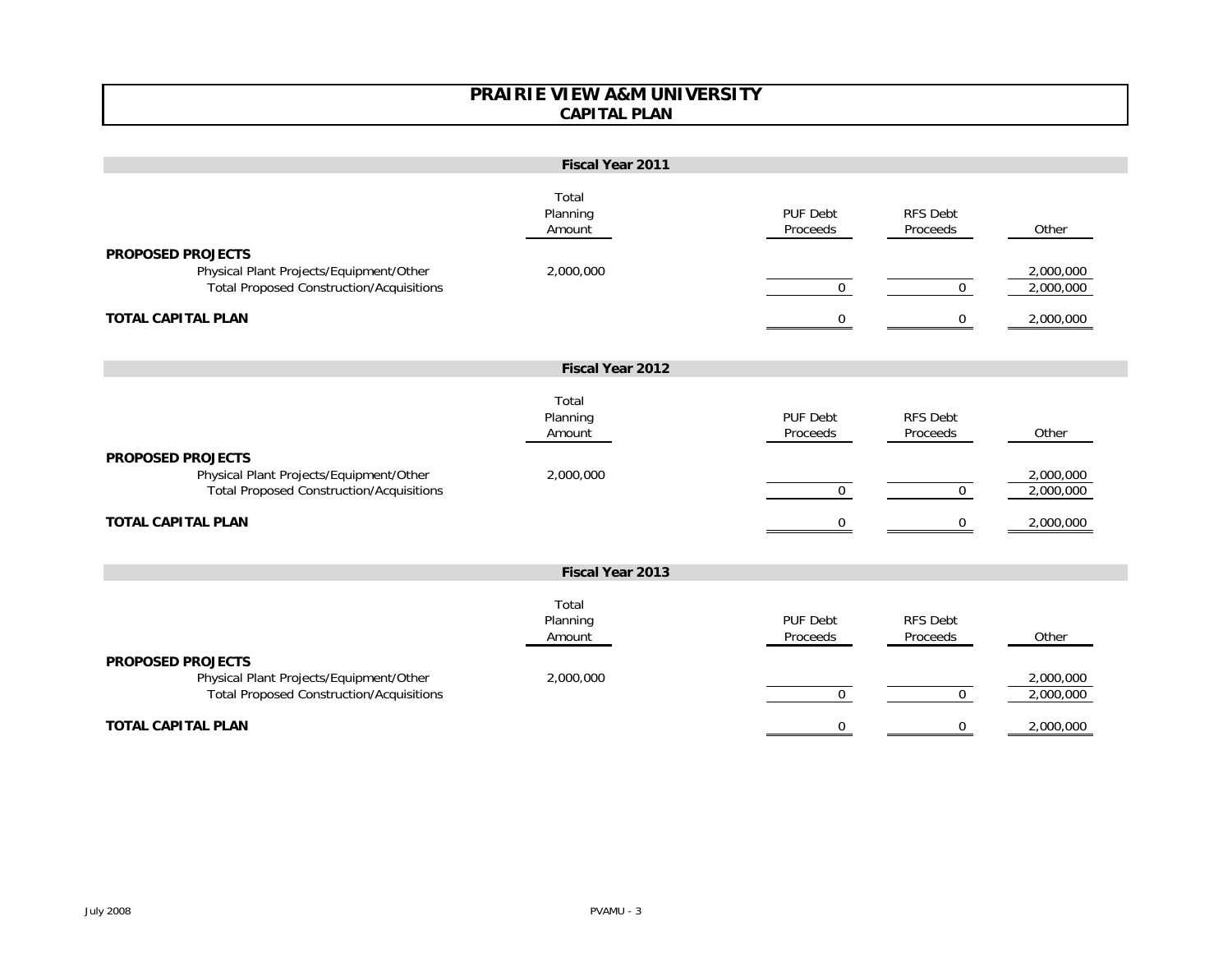## **PRAIRIE VIEW A&M UNIVERSITY CAPITAL PLAN Physical Plant Projects/Equipment/Other**

|                                          |                                                                                                                                                                                                               | <b>Fiscal Year 2009</b>                                      |                                                                |                             |                             |                                                                           |
|------------------------------------------|---------------------------------------------------------------------------------------------------------------------------------------------------------------------------------------------------------------|--------------------------------------------------------------|----------------------------------------------------------------|-----------------------------|-----------------------------|---------------------------------------------------------------------------|
| Project<br>#                             | Project Name                                                                                                                                                                                                  | Total<br>Planning<br>Amount                                  | Cumulative<br>Expenditures<br><b>Prior Years</b><br>to 4/30/08 | <b>PUF Debt</b><br>Proceeds | <b>RFS Debt</b><br>Proceeds | Other                                                                     |
| <b>APPROVED PROJECTS</b>                 |                                                                                                                                                                                                               |                                                              |                                                                |                             |                             |                                                                           |
| 800912<br>802034                         | 15kV Switchgear Replacement<br>Vet Clinic<br><b>Building Acquisition</b><br><b>Building Demolition</b><br>Campus Wide Repairs, Upgrades and Renovations<br><b>Total Construction/Acquisitions in Progress</b> | 1,500,000<br>194,431<br>15,000,000<br>1,000,000<br>2,000,000 | 817,760<br>83,357<br>901,117                                   | $\mathbf 0$                 | 682,240 g<br>682,240        | 111.074 a<br>15,000,000 a<br>1,000,000 g,x<br>2,000,000 a,g<br>18,111,074 |
|                                          |                                                                                                                                                                                                               |                                                              |                                                                |                             |                             |                                                                           |
| <b>PROPOSED PROJECTS</b><br>2009<br>2009 | <b>Contingency Reserve</b><br>Campus Wide Repairs, Upgrades and Renovations<br><b>Total Proposed Construction/Acquisitions</b>                                                                                | 24,110<br>2,000,000                                          |                                                                | 24,110<br>24,110            | $\Omega$                    | 2,000,000_a,g,x<br>2,000,000                                              |
|                                          |                                                                                                                                                                                                               | <b>Fiscal Year 2010</b>                                      |                                                                |                             |                             |                                                                           |
| Project<br>#                             | Project Name                                                                                                                                                                                                  | Total<br>Planning<br>Amount                                  |                                                                | <b>PUF Debt</b><br>Proceeds | <b>RFS Debt</b><br>Proceeds | Other                                                                     |
| <b>PROPOSED PROJECTS</b><br>2010         | Campus Wide Repairs, Upgrades and Renovations<br><b>Total Proposed Construction/Acquisitions</b>                                                                                                              | 2,000,000                                                    |                                                                | $\mathbf 0$                 | $\mathbf{0}$                | 2,000,000_a,g,x<br>2,000,000                                              |